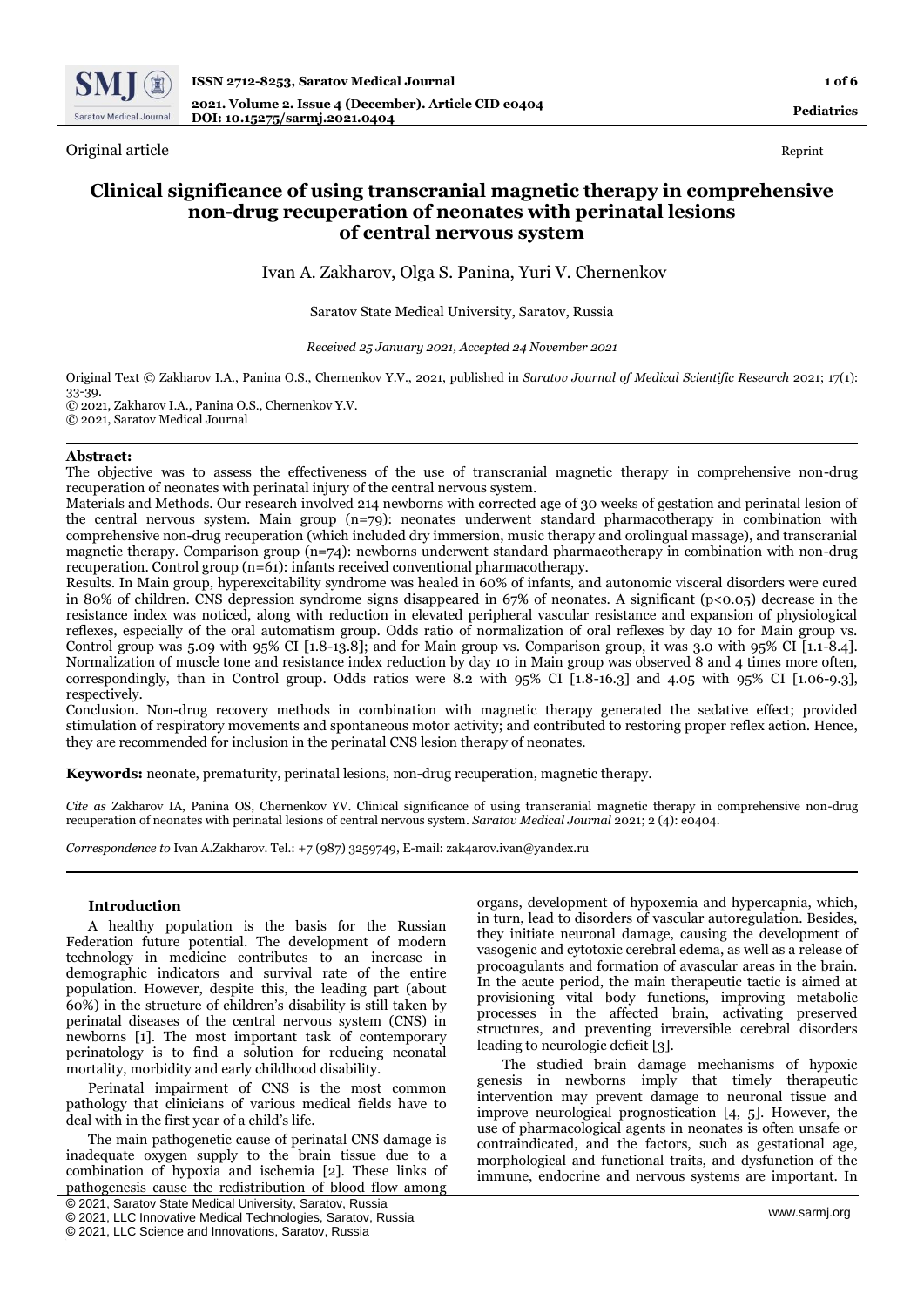recent years, new attention has been paid to inclusion of physiotherapy and non-drug recuperation methods in the comprehensive treatment of perinatal CNS lesions [6].

Since 2010, one of the scientific directions at our department was dedicated to the recovery of neonates, including premature infants with perinatal CNS lesions. Despite the decrease in the birth rate in Saratov Oblast over recent years, the frequency of preterm birth remains at a fairly high level of 6-8%, while the structure of prematurity has also changed: the number of children with extremely low and very low body weight at birth has increased. These children possess some specific traits during the neonatal period; hence, the methods of non-drug recuperation are especially relevant for them [7, 8, 9].

Magnetic therapy is among the most widely used methods in physiotherapy. The non-contact action of the running pulsed magnetic field allows for the therapy onset immediately after the birth. For neonatologists, the following magnetic field properties are important:

- penetrating capability, allowing to influence deep structures of the brain without thermal effects;

- vasodilating, anti-inflammatory, immunostimulating, sedative and neurotropic action;

normalization of cerebrospinal fluid dynamics, improvement of microcirculation in the hypothalamicpituitary region [10].

The study of music effect on the processes of newborn children recovery started in 1970s  $\lceil 1 \rceil$ . It is known that instant responses to vibroacoustic stimulation begin to appear at 24-25 weeks of gestation and gradually increase towards birth. Already at birth, a child can recognize the mother's and father's voices, along with the tunes heard during the last trimester of intrauterine life. For newborns, excessive noise correlate with reduced blood oxygen saturation, augmented heart rate, and sleep disorder. Controlling environmental sounds can help protecting sleep, maintaining stable vital signs, improving speech development, and reducing the potential for adverse effects on a child's auditory development [12]. According to a double-blind, randomized, placebo-controlled trial, conducted in Austria, there was a trend towards an improvement in the formation of sleep-wake cycles in children exposed to music [13].

It is known that music therapy helps coping with the acoustic stress of premature babies via concealment of the stationary noise [14]. With preterm birth, a rupture occurs in the mother-fetus system, which not only includes the adequate development of the baby's organs and systems, but also the long-term adaptation of the fetus to prenatal acoustic environment [15]. A premature infant needs substantial effort to adapt to a new environment: despite the therapeutic and protective regime (in the form of humidicribs with a constant temperature, metabolic correction, and reduction of light exposure), such auditory stimuli as high-frequency signals from monitor, or humidicrib engine noise, may cause the development of acoustic stress [16].

Dry immersion, which is also used in space medicine to simulate weightlessness, is a fairly simple non-drug method of neonate rehabilitation [17]. Immersion is closer to weightlessness than bed rest regimen, since with the former, there is a partial imitation of intrauterine conditions [18].

Studies conducted on newborns with CNS lesions, who received a course of dry immersion, have revealed that after

the first procedure, the frequency and severity of hyperexcitability and depression syndromes declined, and indicators of vital functions (heart rate, respiratory rate, pulse) returned to normal. A reduction in the area of cephalohematomas by 73% was noted. In the peripheral blood, the activity of enzymes involved in the tricarboxylic acid cycle augmented. The study has revealed the dependence of the therapeutic effect on age, gestational age and duration of immersion [19].

When balancing a child on the water surface, the effect of gravitational forces declines, and the following improvements occur in the body: the deformation of tissues and organs decreases, the load on musculoskeletal system reduces, the hydrostatic blood pressure goes down, the redistribution of fluid takes place, and sensitivity changes. Since there is a redistribution of body fluid, the volume of excreted fluid goes up [20].

The objective of our study was to assess the effectiveness of using transcranial magnetic therapy in comprehensive non-drug recuperation of neonates with perinatal lesions of the CNS.

## **Materials and Methods**

The study included 214 neonates born in 2019. We conducted a retrospective analysis of anamneses of pregnant women, whose children were included in the study, the histories of their labor management (forms 096u), and the histories of development of their newborns (form 097u).

The criteria for inclusion in the study were the presence of perinatal CNS lesion and the corrected age of over 30 weeks of gestation.

The exclusion criteria for our study were the need for intensive care, including invasive and non-invasive respiratory therapy, the presence of congenital malformations and genetic disorders, and common skin diseases.

All children included in the study underwent a standard examination, which included anamnesis data analysis, clinical examination, consultation with a neurologist with an assessment of neurosonography, and laboratory and instrumental examinations.

In our study, all neonates were distributed among three groups:

Main group (n=79) with newborns, whose corrected age at the time of inclusion in the study was over 30 weeks of gestation and who was not in need of intensive therapy. All subjects were receiving treatment in accordance with the standard care routine for this nosology and comprehensive non-drug recuperation in combination with transcranial magnetic therapy using the running pulsed magnetic field device BIMP with the BRIDLE attachment;

Comparison group  $(n=74)$  with newborns, whose corrected age at the time of inclusion in the study was over 30 weeks of gestation and who was not in need of intensive therapy. All subjects were receiving treatment in accordance with the standard care routine for this nosology and comprehensive non-drug recuperation;

The control group (n=61) with newborns, whose corrected age at the time of inclusion in the study was over 30 weeks of gestation and who was not in need of intensive therapy. All subjects were receiving treatment in accordance with the standard care routine for this nosology.

<sup>[</sup> © 2021, Saratov State Medical University, Saratov, Russia

<sup>©</sup> 2021, LLC Innovative Medical Technologies, Saratov, Russia

<sup>©</sup> 2021, LLC Science and Innovations, Saratov, Russia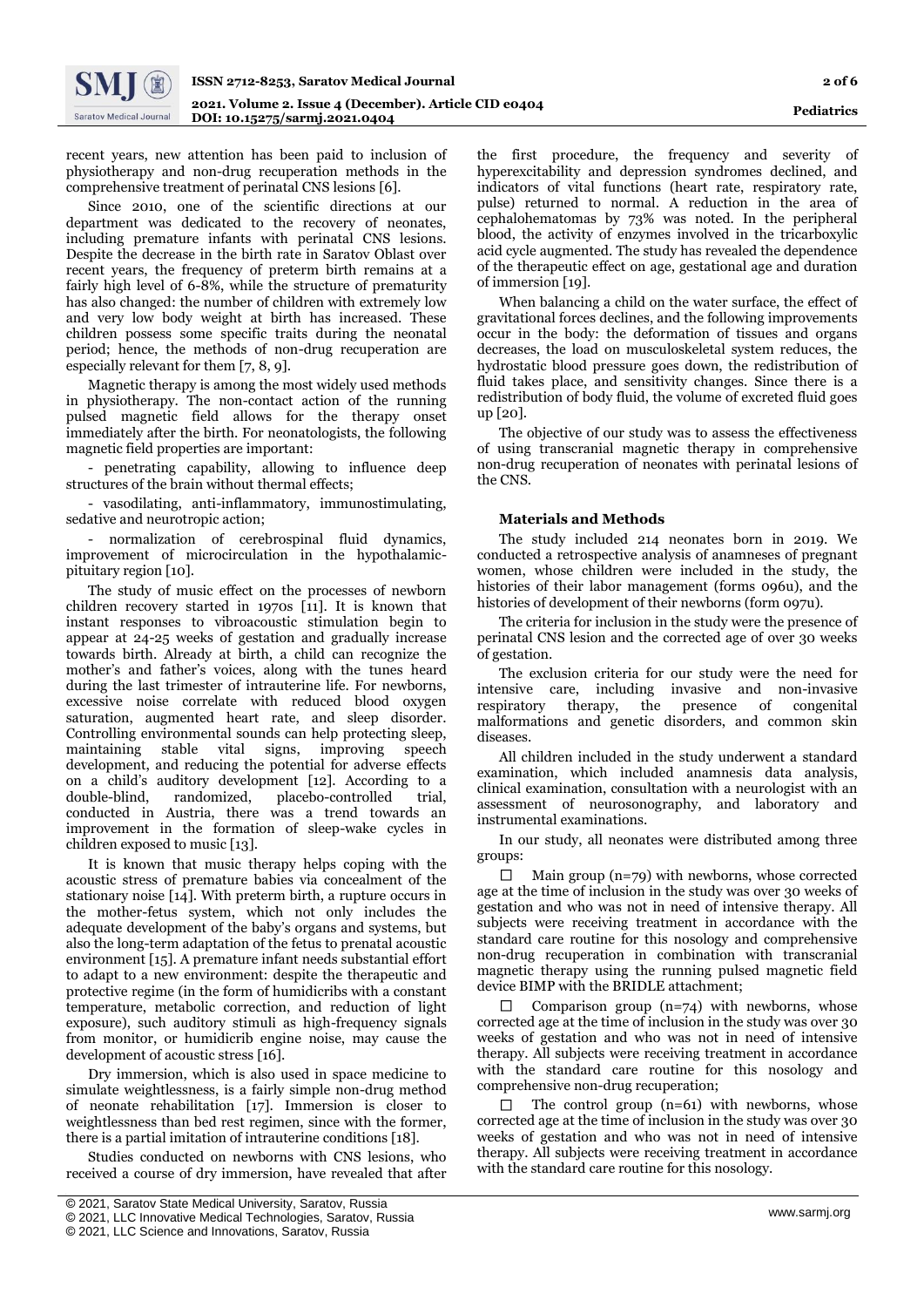

Comprehensive non-drug recuperation included dry immersion in combination with orolingual massage and music therapy. The total duration of the recuperation complex procedure ranged 10–40 minutes.

The study used the music therapy technique proposed by Professor G.V. Yatsyk. Based on this technique, an individual music program was developed for the recovery of premature newborns. The preferred option involves live singing by the mother. However, for music playback, it is possible to use various sound output devices such as volume-controlled music speakers, an audio recorder, or a mobile phone. The important condition is compliance with the rule of sterility; hence, the equipment must be disinfected before use. The technique can be organized as background playback of compositions at the hospital room, or as an individual session, in combination with dry immersion and orolingual massage, while the volume should not exceed spoken speech. Music therapy (10-15 sessions) is carried out daily, one hour after morning and evening feedings, or during feeding, which contributes to the prethreshold enhancement of the food dominant [19]. With a stable condition of a neonate, music therapy can be performed immediately after birth; with CNS depression syndrome, from day 4; with hyperexcitability syndrome, from days 6–9. The duration of a session is directly proportional to the child age: at the age of 3–7 days, it is 5 minutes, at the age of 7–10 days, it is 10 minutes; for older newborns, it is 15 minutes [13].

If at the time of the session, there are children in the ward, for whom music therapy is not indicated, or a different composition is indicated, then for the time of listening, the ears of these infants are covered with a cotton swab fixed with a kerchief. Some newborns showed interest in more rhythmic compositions, while others 'enjoyed' exclusively instrumental pieces. We noted that if the melody suited the infant, it smiled and calmed down, the tremor decreased, blood oxygen saturation improved, some even closed their eyes during active wakefulness. With a negative reaction to the composition, we observed a grimace of displeasure, crying, pulling legs up, and chin tremor. According to the feedback by the medical staff of the department, after the evening sessions of music therapy, the infants spent the night calmer, their sleep pattern significantly improved, and sleep became deeper.

The method of dry immersion is based on filling the baby bath with water for two-thirds of its volume. On its surface, the oilcloth is laid and attached on the sides. For comfortable use, water temperature should not be higher or lower than 33-34 degrees. An undressed newborn is placed on an oilcloth covered with an individual sheet. The course of dry immersion included 5-12 daily sessions, once a day, one hour before or after feeding, with their duration from 10 to 25 minutes, depending on the condition and clinical situation. Such therapy was performed starting at a neonate age of 3 days with CNS depression and muscular hypertonicity, of 10 days with hyperexcitability syndrome, of 14 days for children with cephalohematoma, and immediately after birth with stable condition [12]. The positive effect was cumulative with simultaneous orolingual massage, a course of 10-15 sessions, three times a day half hour before feeding, 2-3 minutes in the first days, 10 minutes in subsequent days.

Transcranial magnetic therapy with a running pulsed magnetic field was conducted using a physiotherapeutic AMO-ATOS-E device with the BRIDLE attachment (registration certificate of the RF No. FSR 2009/04781 of

May 06, 2009, manufactured by TRIMA LLC. Therapeutic procedures were conducted daily for 10 days. The modulation frequency for the first two sessions was set at 1 Hz for 5 minutes, followed by a gradual increase in exposure in 1 minute increments, up to 10 minutes, and the modulation frequency up to 10 Hz.

Statistical processing of the results was carried out using Microsoft Excel and SPSS 15.0 software. The Shapiro–Wilk test was used to assess the normality of quantitative data distribution. The arithmetic mean (M) and standard error of the mean  $(+SD)$  were used as indicators for the values complying with a normal, or close to normal, distribution. Qualitative characteristics were presented as relative values (%). To compare the study groups for the frequency of detecting a certain outcome, the odds ratio was calculated. For independent and dependent samples, the Student's t-test with Bonferroni correction was used as a criterion for assessing the statistical significance of differences in sample means. The critical level of statistical significance of differences was considered at values of  $p$ <0.05.

#### **Results**

When studying the medical records, the obstetric and gynecological histories of mothers were analyzed. It was established that 94.6% of the mothers of examined newborns had a complicated course of pregnancy. The most common pathology was chronic intrauterine fetal hypoxia in 48% of women, as well as placental insufficiency and the threat of abortion in 27 and 15.3% of cases, respectively. Impaired uteroplacental blood flow, obesity and anemia of pregnant women were observed in 13, 8.3 and 4.7%, correspondingly. Diabetes mellitus was registered in 11.3% of cases.

The main characteristics of newborns included in the study, as well as pathological manifestations from their CNS, are presented in *Tables 1* and *2*.

|                                            | Groups             |           |           |  |  |  |
|--------------------------------------------|--------------------|-----------|-----------|--|--|--|
| Nosology, syndrome,<br>sample size $(\% )$ | Main<br>Comparison |           | Control   |  |  |  |
|                                            | $(n=79)$           | $(n=74)$  | $(n=61)$  |  |  |  |
| CI grade I                                 | 40 (50.9)          | 43 (58.6) | 39 (63.9) |  |  |  |
| CI grade II                                | 18 (22.8)          | 14 (19.7) | 16(26.2)  |  |  |  |
| CI grade III                               | 6(8.4)             | 4(6.3)    | 5(8.1)    |  |  |  |
| IVH grade I                                | 9(12.4)            | 8(11.5)   | 8(13.1)   |  |  |  |
| IVH grade II                               | 13 (17.6)          | 6(9.3)    | 4(6.5)    |  |  |  |
| Convulsive syndrome                        | 25(32)             | 20(28.2)  | 21(34.4)  |  |  |  |
| Hyperexcitability                          | 13(16.7)           | 19(25.7)  | 14 (22.9) |  |  |  |
| syndrome                                   |                    |           |           |  |  |  |
| CNS depression                             | 66 (83.6)          | 53 (72.3) | 47(77.1)  |  |  |  |
| syndrome                                   |                    |           |           |  |  |  |
| Tone disorder                              | 44 (56.2)          | 43(59.1)  | 39(65.2)  |  |  |  |
| syndrome                                   |                    |           |           |  |  |  |

**Table 1. Core diseases of central nervous system in neonates in the study groups**

CI – cerebral ischemia; IVH – intraventricular hemorrhage; CNS – central nervous system.

<sup>[</sup> © 2021, Saratov State Medical University, Saratov, Russia

<sup>©</sup> 2021, LLC Innovative Medical Technologies, Saratov, Russia

<sup>©</sup> 2021, LLC Science and Innovations, Saratov, Russia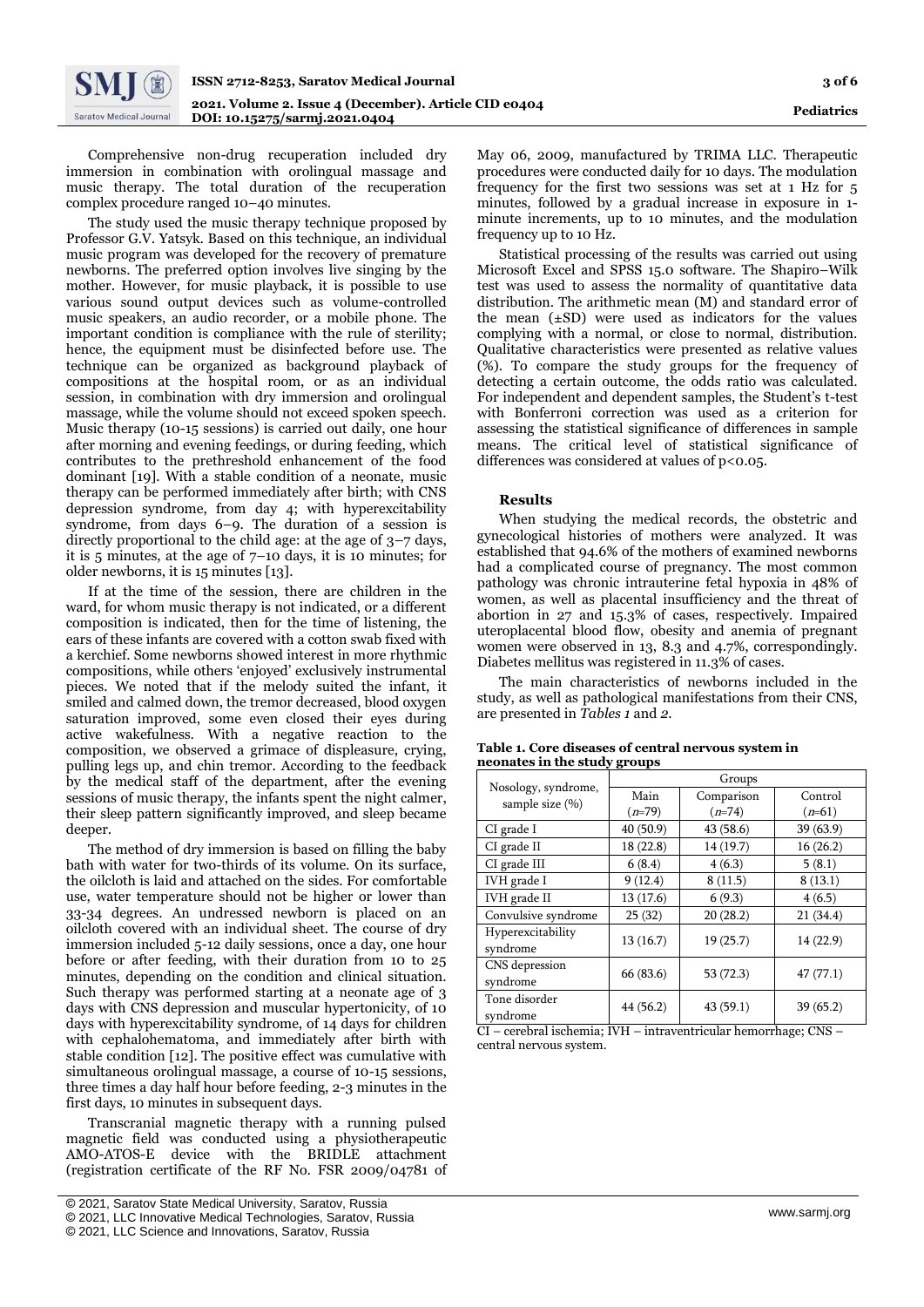

| Indicators                      | Main             | Comparison         | Control          | $\overline{p}$ |
|---------------------------------|------------------|--------------------|------------------|----------------|
|                                 | $(n=79)$         | $(n=74)$           | $(n=61)$         |                |
| BWB, g<br>$(M \pm SD)$          | 1535.4±432<br>.6 | $1611.3 \pm 383.1$ | $1495.2 + 512.5$ | ×.             |
| GA, weeks<br>$(M \pm SD)$       | $34.3 \pm 2.1$   | $34.9 \pm 1.8$     | $33.5 \pm 2.0$   | <0.05          |
| Male gender,<br>sample size (%) | 40(51.6)         | 45(60.8)           | 32(52.4)         | $**$<br><0.05  |
| Bed days<br>$(M \pm SD)$        | $12.4 + 4.6$     | $14.6 \pm 2.4$     | $19.2 \pm 3.3$   | $<$ 0.05       |

| Table 2. Focal traits of neonates included in the study |  |  |  |  |  |  |  |  |  |
|---------------------------------------------------------|--|--|--|--|--|--|--|--|--|
|---------------------------------------------------------|--|--|--|--|--|--|--|--|--|

BWB – body weight at birth; GA – gestational age; \* – Student's *t*test with Bonferroni correction; \*\* – criterion  $\chi^2$  = 6.23, degrees of freedom *df*=2, *p*=0.05.

The effectiveness of magnetic therapy as a constituent of comprehensive non-drug recuperation was confirmed by positive dynamics, based on the results of examination by a neurologist and ultrasound examination of the brain. Analysis of the obtained medical records on the state of cerebral circulation sensu neurosonography data allows us concluding the following: in the Main group, there was an improvement in blood flow through the basal cerebral vessels and a decrease in the resistance index by 52.8%; the latter for comparison group and control group amounted to 41.2% and 26.4%, respectively (statistical significance of differences between groups, p<0.05). The clinical effect was also exhibited in a of elevated peripheral vascular resistance by 21, 17.3 and 7.6% (p<0.05) in Main, Comparison and Control groups, correspondingly. Venous outflow improved by 31% in the Main group, by 26% in Comparison group, and by 9.31% in Control group, with detected statistical significance of the differences between groups, p<0.05. The dynamics of cerebral blood flow presented in *Table 3* suggests that in the main group, there was a significant positive effect  $(p<0.05)$ , manifested by a decrease in resistance index and blood flow velocity in the anterior cerebral and internal carotid arteries.

Muscle tone, deep reflexes, including periosteal reflexes, and response to irritation recovered on day 10 of the treatment in 85% of neonates in Main group, in 74% of those in Comparison group, and in 51% of infants in the Control group (statistical significance of intergroup differences, p<0.05). In Main group newborns with symptoms of encephalopathy of hypoxic and ischemic genesis, regression of the pathological process occurred, which was expressed in the relief of convulsive manifestations, restoration of muscle tone and increased resistance of physiological reflexes sensu the dynamic examination by a neurologist.

The dynamics of changes in congenital reflexes in the groups before and after the study is presented in *Table 4*: it allows us concluding that there was a statistically significant (p<0.05) restoration of reflexes of oral and spinal automatism in neonates of the Main group.

To compute the outcome probability, specifically, the normalization of oral group reflexes, the odds ratio was calculated. For Main vs. Control groups, it was 5.09 with 95% CI [1.8-13.8], and for Main vs. Comparison groups, it was 3.0 with 95% CI [1.1-8.4]. This finding implied that the probability of restoring oral automatism reflexes by day 10 in neonates of Main group was 5 times higher than in newborns of Control group, and 3 times higher than in infants of Comparison group. Normalization of muscle tone and reduction of resistance index by day 10 in Main group were

observed, respectively, 8 and 4 times more often than in the Control group. The odds ratios were 8.2 with 95% CI [1.8- 16.3] and 4.05 with 95% CI [1.06-9.3], correspondingly. We should emphasize that confidence intervals did not include 1; hence, differences were statistically significant at p<0.05.

After the treatment, the infants of Main and Comparative groups exhibited regression of most clinical manifestations. However, in the patients of the Main study group, who received transcranial magnetic therapy in combination with music therapy, dry immersion, and orolingual massage, the most pronounced statistically significant positive outcomes were noted  $(p<0.01)$ : the hyperexcitability syndrome was arrested in 60% of neonates who had it prior to the treatment; autonomic visceral disorders were healed in 80% of children, and signs of CNS depression disappeared in 67% of neonates. According to the examination results by an ophthalmologist, the phenomena of angiopathy and spasm of retinal arteries in neonates of the Control group were noted 2.5 times more often than in Main and Comparative groups.

Conducting magnetic therapy as part of comprehensive recuperation allows to reliably  $(p<0.05)$  reduce the average number of bed days of the hospital stay: neonates of the Main group spent 7 days less at the hospital than newborns of the Control group. Magnetic therapy also contributes to the normalization of their sleep-wake cycle and an increase in the threshold of pain sensitivity during medical procedures.

#### **Discussion**

Lesions of the CNS in the perinatal period predominate most often in the first year of life and lead to an increase in early childhood disability. Recuperation of neonates is a promising direction in the development of perinatal medicine. The method of comprehensive non-drug recuperation is available for implementation by institutions of any level, as well as for the continuation of therapy at home, after the child was discharged from the hospital, under the supervision of an outpatient service.

The effects of dry immersion, music therapy and orolingual massage are cumulative in combination with the physiotherapeutic effects of transcranial magnetic therapy.

The basis for the pathogenesis of CNS lesions is constituted by ischemia and hypoxia, causing neuronal damage, development of vasogenic and cytotoxic cerebral edema, and the release of procoagulants with formation of avascular areas in the brain.

The positive properties and effects of magnetic therapy include its high penetrating capability, lack of thermal effects, improved microcirculation of the hypothalamic-pituitary region; along with vasodilating, anti-inflammatory, sedative and neurotropic effects [7, 10]. Our study has revealed a positive effect of the impact of non-drug treatment methods on the neurological status of a newborn, with an improvement in cerebral blood flow and a decrease in the incidence of retinal angiopathies.

<sup>[</sup> © 2021, Saratov State Medical University, Saratov, Russia

<sup>©</sup> 2021, LLC Innovative Medical Technologies, Saratov, Russia

<sup>©</sup> 2021, LLC Science and Innovations, Saratov, Russia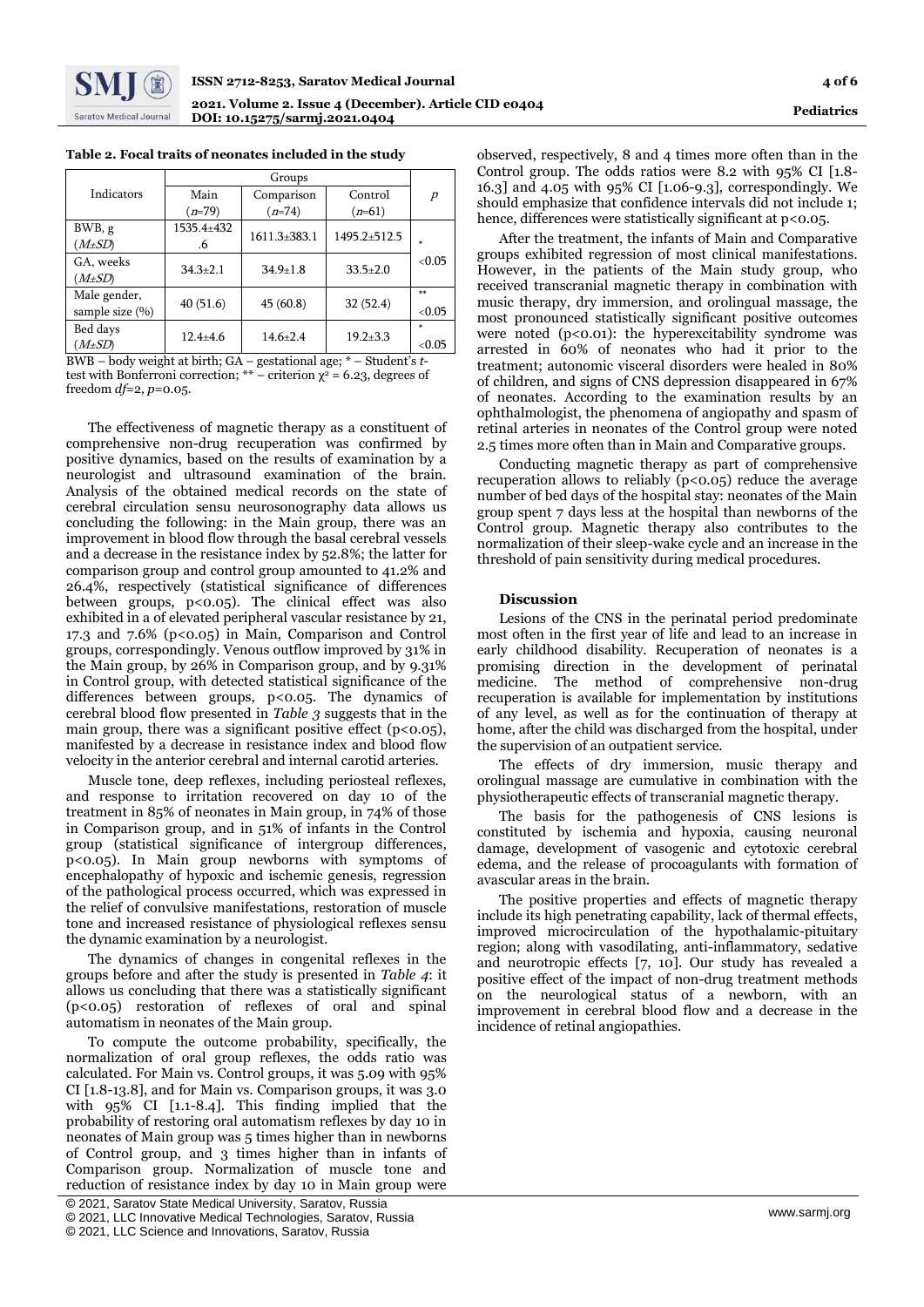## **Table 3**. **Dynamics of changes in groups before and after the study based on neurosonography data**

|                                                              | Groups          |                   |                 |                     |                  |                   |  |  |
|--------------------------------------------------------------|-----------------|-------------------|-----------------|---------------------|------------------|-------------------|--|--|
| Indicators                                                   | Main $(n=79)$   |                   |                 | Comparison $(n=74)$ | Control $(n=61)$ |                   |  |  |
|                                                              | before          | after             | before          | after               | before           | after             |  |  |
| Resistance index                                             | $0.86 \pm 0.03$ | $0.65 + 0.04*$    | $0.85 + 0.04$   | $0.68 \pm 0.03^*$   | $0.75 \pm 0.08$  | $0.71 \pm 0.06^*$ |  |  |
| (relative units)                                             |                 |                   |                 |                     |                  |                   |  |  |
| $v_{\text{max}}$ ACA $(m/s)$                                 | $0.38 \pm 0.09$ | $0.47+0.12*$      | $0.37+0.10$     | $0.45 \pm 0.09^*$   | $0.41 \pm 0.10$  | $0.44 \pm 0.06^*$ |  |  |
| $v_{\rm min}$ ACA $(m/s)$                                    | $0.05 \pm 0.03$ | $0.13+0.04*$      | $0.07 \pm 0.04$ | $0.12 + 0.02^*$     | $0.08 \pm 0.03$  | $0.10+0.03*$      |  |  |
| $v_{\text{max}}$ ICA (m/s)                                   | $0.36 \pm 0.17$ | $0.52 + 0.14*$    | $0.34{\pm}0.20$ | $0.50 \pm 0.13^*$   | $0.42{\pm}0.09$  | $0.49 \pm 0.12^*$ |  |  |
| $v_{\min}$ ICA $(m/s)$                                       | $0.07 \pm 0.04$ | $0.15 \pm 0.07^*$ | $0.06 \pm 0.04$ | $0.16 \pm 0.03^*$   | $0.08 \pm 0.04$  | $0.12{\pm}0.05*$  |  |  |
| $\frac{1}{2}$ . The Fig. 1 state is the set of $\frac{1}{2}$ |                 |                   |                 |                     |                  |                   |  |  |

\* – paired Student's *t*-test, *p*<0.05*;* ʋ – blood flow velocity; ACA – anterior cerebral artery; ICA – internal carotid artery.

## **Table** 4. **Dynamics of congenital reflexes in groups before and after the study**

|                                  | Groups        |              |                     |               |                  |               |  |
|----------------------------------|---------------|--------------|---------------------|---------------|------------------|---------------|--|
| Reflexes,<br>sample size $(\% )$ | Main $(n=79)$ |              | Comparison $(n=74)$ |               | Control $(n=61)$ |               |  |
|                                  | before        | after        | before              | after         | before           | after         |  |
| Sucking reflex                   | 33(42.2)      | 79 (100)*    | 28 (37.8)           | 68 $(91.8)^*$ | 29(46.7)         | 41 $(66.5)^*$ |  |
| Kussmaul (search) reflex         | 29(37.7)      | 76 (96.5)*   | 32(43.2)            | $60(81)$ *    | 21(33.8)         | 48 (77.6)*    |  |
| Snout reflex                     | 24(30.5)      | $66(84.5)^*$ | 39(52.7)            | $51(37.7)^*$  | 30(48.7)         | $42(68.6)^*$  |  |
| Upper protective reflex          | 42(53.3)      | 77 (97.5)    | 37(50)              | 68(50.3)      | 44 (71.6)        | 51(88.5)      |  |
| Support and automatic gait       | 17(22.7)      | 76 (96.5)*   | 11(14.8)            | $72(53.2)^*$  | 12(18.9)         | $45 (72.6)^*$ |  |
| Robinson reflex                  | 43(55.2)      | 68 (86.5)    | 35(47.2)            | 62(45.8)      | 32(51.7)         | 40(65.6)      |  |
| Crawling reflex                  | 9(11.7)       | $64(81.5)^*$ | 10(13.5)            | 53 $(39.2)^*$ | 5(8.9)           | $23(36.8)^*$  |  |
| Bauer reflex                     | 22(28.6)      | $66(84.5)^*$ | 25(33.7)            | 49 $(36.2)^*$ | 13(20.9)         | $35(57.7)^*$  |  |
| Galant reflex                    | 35(45.5)      | 52(66.7)     | 38(51.3)            | 48(35.5)      | 23(37.8)         | 31(50.7)      |  |
| Moro reflex                      | 29(37.7)      | 61(77.6)     | 21(28.3)            | 56(41.4)      | 16(26.8)         | 34 (54.7)     |  |

\* – paired Student's *t*-test, *p*<0.05.

## **Conclusion**

Conducting dry immersion, music therapy and orolingual massage in combination with transcranial magnetic therapy has sedative and antispasmodic effects, promotes the stimulation of respiratory movements, sucking, spontaneous motor activity, restoration of adequate unconditioned reflex and conditioned reflex activity, which is especially important for the recovery of premature infants. The advantages of including these treatment methods in the traditional therapy of newborns with perinatal CNS damage have been revealed. In our opinion, it is necessary to involve mothers of neonates in implementation of orolingual massage, dry immersion, and music therapy in order to continue therapeutic treatment at home.

## **Conflict of interest**. None declared by the authors.

#### **References**

- 1. Report Dumov EL, Andrushchenko NV, Iova AS. Music therapy of premature neonates: Achievements and prospects. *Bulletin of I.I. Mechnikov Northwestern State Medical University* 2015; 7 (4): 76-83. [In Russ.].
- 2. Brill GE, Morrison VV, Ponukalina EV, et al. Physiological Pathology: Textbook. (VV Morrison, NP Chesnokova, eds.). 3rd edition. Saratov: Publishing House of Saratov State Medical University, 2008; 147-173. [In Russ.].
- 3. Keshishyan ES, Bykova OV, Borisova MN, et al. Therapy of perinatal brain injury outcomes: Results of multicenter, doubleblind, placebo-controlled, randomized study of Tenoten for children (a liquid dosage form). *SS Korsakov Journal of Neurology and Psychiatry* 2019; 119 (7); 33-9. [In Russ.].
- [ © 2021, Saratov State Medical University, Saratov, Russia
- 4. Rogatkin SO. Diagnostics, prevention and treatment of perinatal posthypoxic lesions in central nervous system of neonates and early age children. *DSc abstract. Moscow*, 2012; 52 p. [In Russ.].
- 5. Rogatkin SO, Lyudkovskaya EV, Volodin NN. Treating children with a history of perinatal hypoxia during their early postnatal adaptation. *Gynecology, Obstetrics and Perinatology* 2005; 4 (3): 37-43. [In Russ.].
- Blanchard Y, Øberg GK. Physical therapy with newborns and infants: Applying concepts of phenomenology and synactive theory to guide interventions. *Physiotherapy Theory and Practice* 2015; 31 (6): 377-81. <https://doi.org/10.3109/09593985.2015.1010243>
- 7. Panina OS, Bolotova NV, Nikolaeva NV, et al. The effectiveness of transcranial magnetic therapy in recuperation of newborns with perinatal CNS lesions. *ПТ Speransky Journal of Pediatrics* 2011; 90 (1); 70-4. [In Russ.].
- 8. Khan MA, Chubarova AI, Degtyareva MG, et al. Contemporary non-drug technologies of medical rehabilitation in children with consequences of perinatal lesions of their central nervous system. Issues of Balneology, Physiotherapy and Physical Exercise 2020; 97 (6); 50-8. [In Russ.].

<https://doi.org/10.17116/kurort20209706150>

- Zavadenko NN, Skripchenko NV, Gaynetdinova DD, et al. Developmental disorders of academic skills in children: The efficacy and safety of Tenoten for children in the multicenter, double-blind, placebo-controlled, randomized study. *SS Korsakov Journal of Neurology and Psychiatry* 2020; 120 (9); 28-36. [In Russ.]. <https://doi.org/10.17116/jnevro202112102138>
- 10. Ulashchik VS, Pletnev AS. Magnetic therapy. Theoretical Foundations and Practical Application. *Minsk: Belorusskaya Nauka*, 2015; 65 p. [In Russ.].
- 11. Alipour Z. Effects of music on physiological and behavioral responses of premature infants: A randomized controlled trial. *Complementary Therapies in Clinical Practice* 2013; 19 (3): 128- 32. <https://doi.org/10.1016/j.ctcp.2013.02.007>

<sup>©</sup> 2021, LLC Innovative Medical Technologies, Saratov, Russia

<sup>©</sup> 2021, LLC Science and Innovations, Saratov, Russia